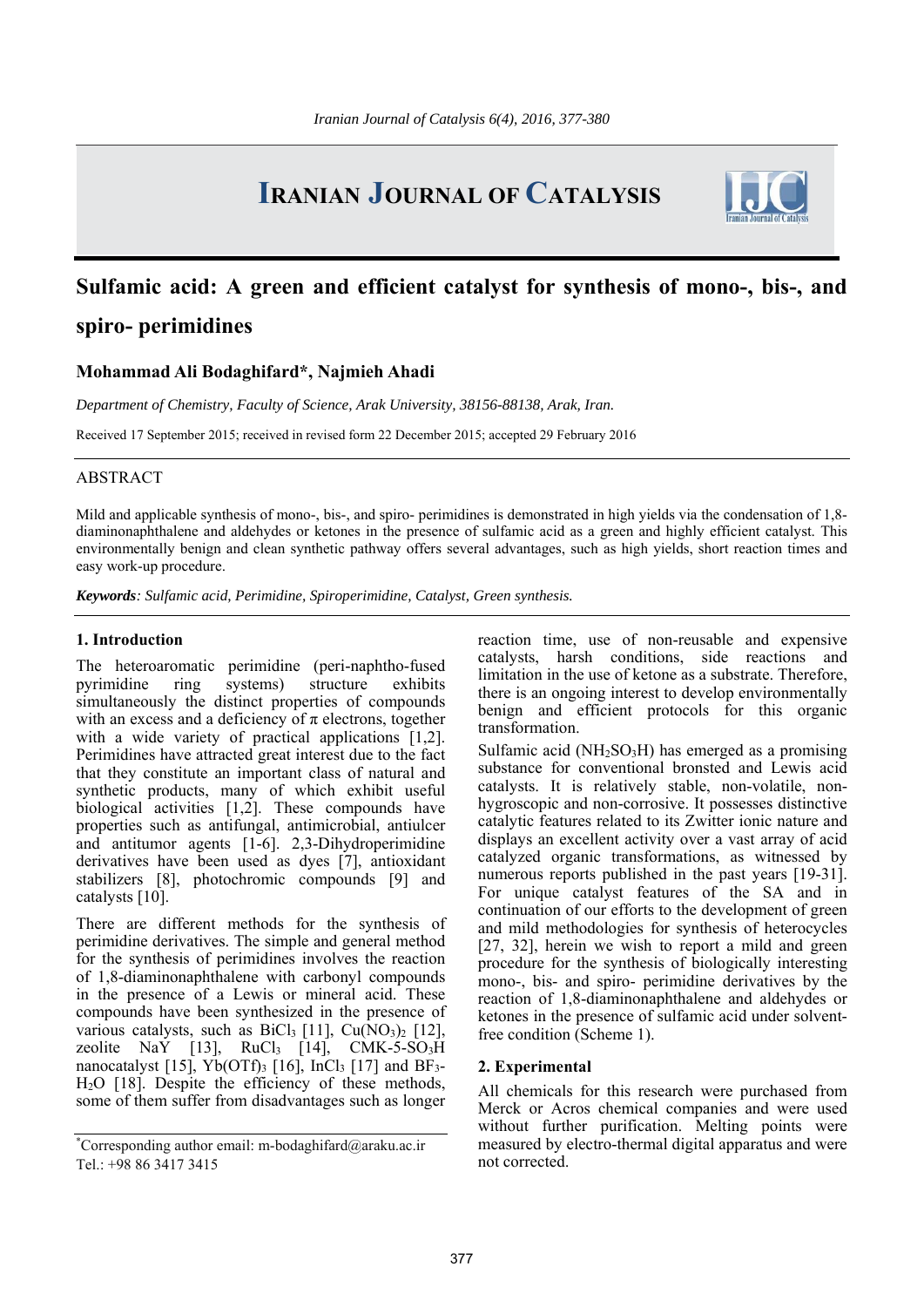

**Scheme 1.** Efficient synthesis of perimidines in the presence of sulfamic acid (SA).

The reaction progress was followed by TLC on UV active aluminum-backed plates of silica gel (TLC silica gel 60 F254). The products were identified by spectral data using elemental analysis, FT-IR, <sup>1</sup>HNMR and <sup>13</sup>CNMR spectroscopy. FT-IR spectra were recorded on Unicom Galaxy Series FT-IR 5030 spectrophotometer using pressed KBr disks. The vibrations are in wave number  $(cm^{-1})$  unit. The <sup>1</sup>HNMR and <sup>13</sup>CNMR spectra were recorded on Brucker Avance spectrometer operating at 300 and 75 MHz in DMSO-*d6* with TMS as an internal standard. NMR splittings have been marked as singlet (s), doublet (d), triplet (t), quartet (q), multiplet (m) and broad (br). The elemental analyses were measured by Vario El III apparatus.

#### *2.1. General procedure for synthesis of perimidines and spiroperimidines:*

A mixture of 1,8-diaminonaphthalene (1 mmol), aldehyde or ketone (1 mmol) and sulfamic acid (0.1 mmol) was heated at 70°C under solvent free conditions. After reaction completion (monitored by TLC), the reaction mixture was cooled to room temperature and washed with cool water and then recrystallized with hot ethanol.

#### *2.2. General procedure for synthesis of bisperimidines:*

A mixture of an 1,8-diaminonaphthalene (2 mmol), aldehyde or ketone (1 mmol) and sulfamic acid (0.1 mmol) was heated at 70°C under solvent free conditions. After the reaction was completed (as it was monitored by TLC), the reaction mixture was cooled to room temperature and washed with cool water and then recrystallized with hot ethanol.

#### **3. Results and Discussion**

At the beginning, a systematic study was carried out for the catalytic evaluation of SA toward the synthesis of perimidine derivatives. Initially, a blank reaction was conducted using 4-chlorobenzaldehyde and naphthalene-1,8-diamine under solvent-free medium at room temperature in the absence of SA which resulted in no formation of desired perimidine after 12 h (Table 1, entry 1). The reaction with the same substrates using a catalytic amount of SA (0.1 mmol) at room temperature under solvent-free medium, afforded the product **3b** in 18% yield after 6 h (Table 1, entry 2).

**Table 1.** Optimization of reaction condition for efficient synthesis of perimidines.

| Entry          | Catalyst $(g)$ | Temperature | Time (min) | Solvent                    | Yield% |
|----------------|----------------|-------------|------------|----------------------------|--------|
|                |                | r.t.        | 720        | Solvent-free               |        |
| $\overline{2}$ |                | 70          | 360        | Solvent-free               | 18     |
| 3              | 0.01           | 70          | 40         | Solvent-free               | 92     |
| 4              | 0.01           | 50          | 60         | Solvent-free               | 81     |
| 5              | 0.02           | 70          | 50         | Solvent-free               | 90     |
| 6              | 0.01           | r.t.        | 80         | H <sub>2</sub> O           | 76     |
| 7              | 0.01           | r.t.        | 75         | H <sub>2</sub> O/EtOH(1:1) | 70     |
| 8              | 0.01           | r.t.        | 75         | H <sub>2</sub> O/EtOH(1:1) | 70     |
| 9              | 0.01           | 70          | 75         | H <sub>2</sub> O/EtOH(1:1) | 91     |
| 10             | 0.01           | Reflux      | 120        | CHCl <sub>3</sub>          | 30     |
| 11             | 0.01           | Reflux      | 120        | CH <sub>3</sub> CN         | 49     |
| 12             | 0.01           | Reflux      | 120        | Toluene                    | 20     |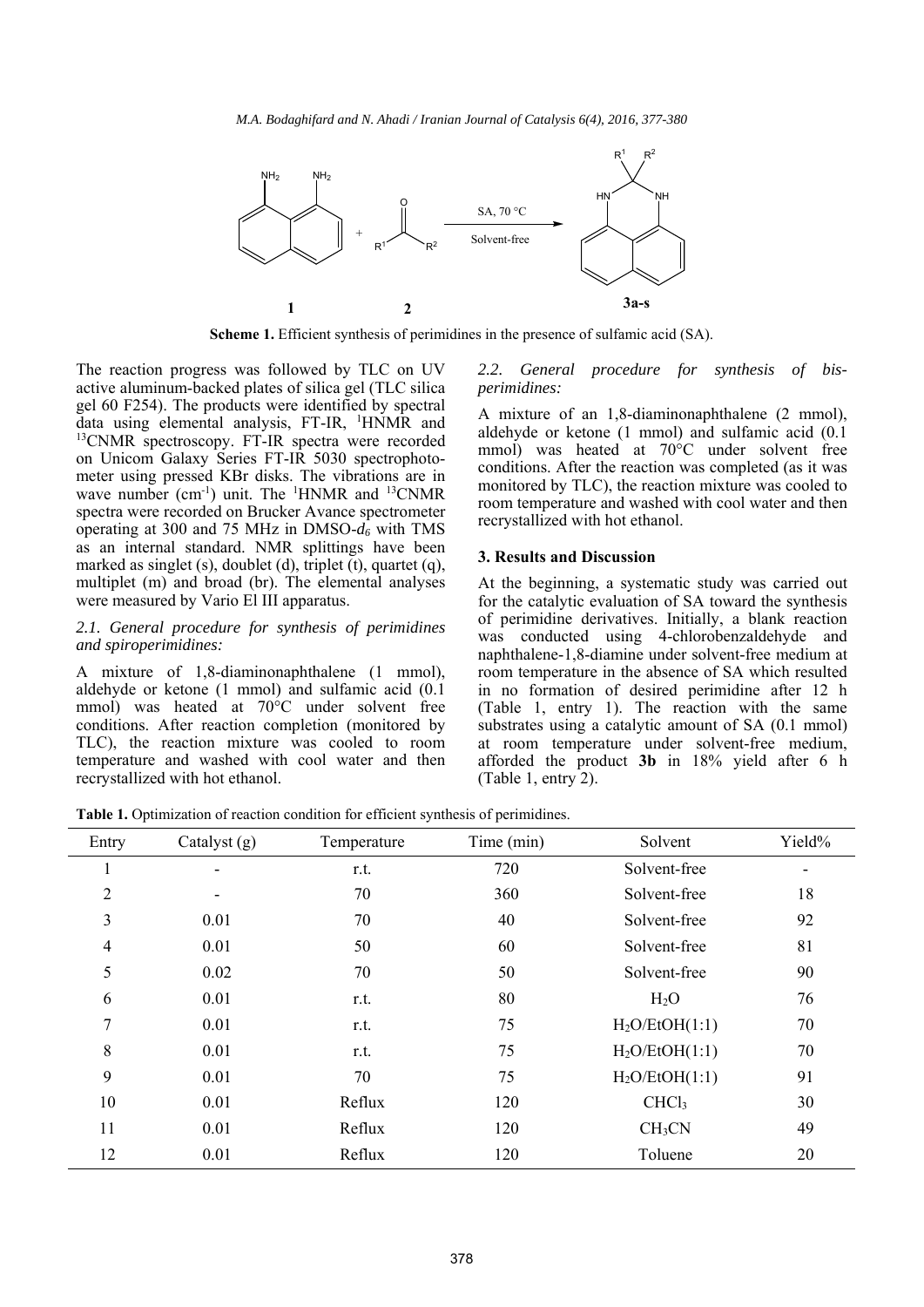Next, we screened the effect of different solvents and temperatures on the model reaction. The best result was obtained under solvent-free conditions at 70°C using 0.10 mol of the catalyst (Table 1, entry 3). The separation and work-up procedure were very easy and the crude product was recrystallized with hot ethanol.

To explore the majority of the reaction, we extended our study using different aldehydes and ketones to prepare the perimidine and spiroperimidine derivatives. A variety of aromatic aldehydes and ketones were subjected in this condensation reaction to afford the desired perimidines (3a-o) and spiroperimidines (3p-s) in good to excellent yields (Table 2).

This method is equally effective for aldehydes bearing electron withdrawing or donating substituents in the aromatic ring. Moreover, acid sensitive aldehydes worked well without any decomposition or polymerization under these reaction conditions (Table 2, entry 13). Furthermore, reactions of ketones with naphthalene-1,8-diamine were satisfactorily performed by the current pathway in high yields.

Table 3 compares efficiency of sulfamic acid (time, yield, reaction conditions) with the efficiency of other catalysts in the synthesis of perimidine derivatives. It is clear that catalytic activity of sulfamic acid is comparable to the catalysts used previously for the synthesis of perimidines. Moreover, the sulfamic acid is an inexpensive solid with intrinsic safety.

### **4. Conclusions**

We have demonstrated an impressive, green and simple method for synthesis of mono-, bis-, and spiroperimidines using sulfamic acid as an efficient, inexpensive and environmentally friendly catalyst. The use of solvent-free conditions, simple work-up procedure, high yields, nice revenue and short reaction times are some profits of this method.

# **Acknowledgment**

We gratefully acknowledge the financial support (No. 93/8461) from the Research Council of Arak University.

**Table 2.** Synthesis of dihydroperimidines via condensation of 1,8-diaminonaphthalene and carbonyl compounds using sulfamic acid.<sup>a</sup>

|                |                                                       | Product        | Time (min) | Yield $(\%)^b$ | m.p. $(^{\circ}C)$ |          |        |
|----------------|-------------------------------------------------------|----------------|------------|----------------|--------------------|----------|--------|
| Entry          | $R^1$<br>$R^2$                                        |                |            |                | Found              | Reported | Ref.   |
| $\mathbf{1}$   | $C_6H_5CHO$                                           | 3a             | 45         | 90             | 105-106            | 101-103  | $[13]$ |
| $\overline{2}$ | 4-Cl $C_6H_4CHO$                                      | 3 <sub>b</sub> | 40         | 92             | 158-159            | 158-160  | $[13]$ |
| 3              | $4-N(Me)2-C6H4CHO$                                    | 3c             | 70         | 89             | $51 - 53$          | 49-52    | $[13]$ |
| $\overline{4}$ | 4-OH-C <sub>6</sub> H <sub>4</sub> CHO                | 3d             | 75         | 91             | 164-166            | 161-163  | $[13]$ |
| 5              | $3,4-(CH3O)2-C6H3CHO$                                 | 3e             | 65         | 88             | 202-205            | 206-207  | $[33]$ |
| 6              | 4-CH <sub>3</sub> O-C <sub>6</sub> H <sub>4</sub> CHO | 3f             | 60         | 90             | 154-156            | 156-158  | $[34]$ |
| 7              | $4-NO2-C6H4CHO$                                       | 3g             | 75         | 90             | 248-250            | 247-249  | $[34]$ |
| $\,$ $\,$      | 3-NO <sub>2</sub> -C <sub>6</sub> H <sub>4</sub> CHO  | 3 <sub>h</sub> | 75         | 90             | 186-188            | 188-190  | $[13]$ |
| 8              | 2-Cl-C <sub>6</sub> H <sub>4</sub> CHO                | 3i             | 75         | 88             | 116-118            | 116-118  | $[13]$ |
| 9              | $4-F-C6H4CHO$                                         | 3j             | 80         | 91             | 182-183            | 180-182  | $[13]$ |
| 10             | $4-CH_3-C_6H_4CHO$                                    | 3k             | 55         | 92             | 165-167            | 161-163  | $[13]$ |
| 11             | Naphthyl-2-CHO                                        | 3 <sub>l</sub> | 65         | 88             | 168-170            | 165-167  | $[13]$ |
| 13             | Thiophene-2-CHO                                       | 3m             | 95         | 82             | 135-137            | 138      | $[35]$ |
| 12             | Terphthaldehyde                                       | 3n             | 80         | 92             | 217-219            | 222-224  | $[36]$ |
| 13             | Isophthaldehyde                                       | 3 <sub>0</sub> | 80         | 94             | 210-212            |          |        |
| 14             | Cyclohexanone                                         | 3p             | 75         | 81             | 113-116            | 110-111  | $[14]$ |
| 15             | Cyclopentanone                                        | 3q             | 80         | 84             | 83-86              | 85-86    | $[14]$ |
| 16             | Indoline-2,3-dione                                    | 3r             | 90         | 89             | 238-241            | 244-246  | $[17]$ |
| 17             | 1-Methylindoline-2,3-dione                            | 3s             | 80         | 92             | 275-278            | 281      | $[17]$ |

<sup>a</sup> 1,8-naphtalendiamine (1 mmol), carbonyl compound (1 mmol), SA (0.1 mmol), 70 °C, Solvent-free condition.<br><sup>b</sup>Isolated yields.